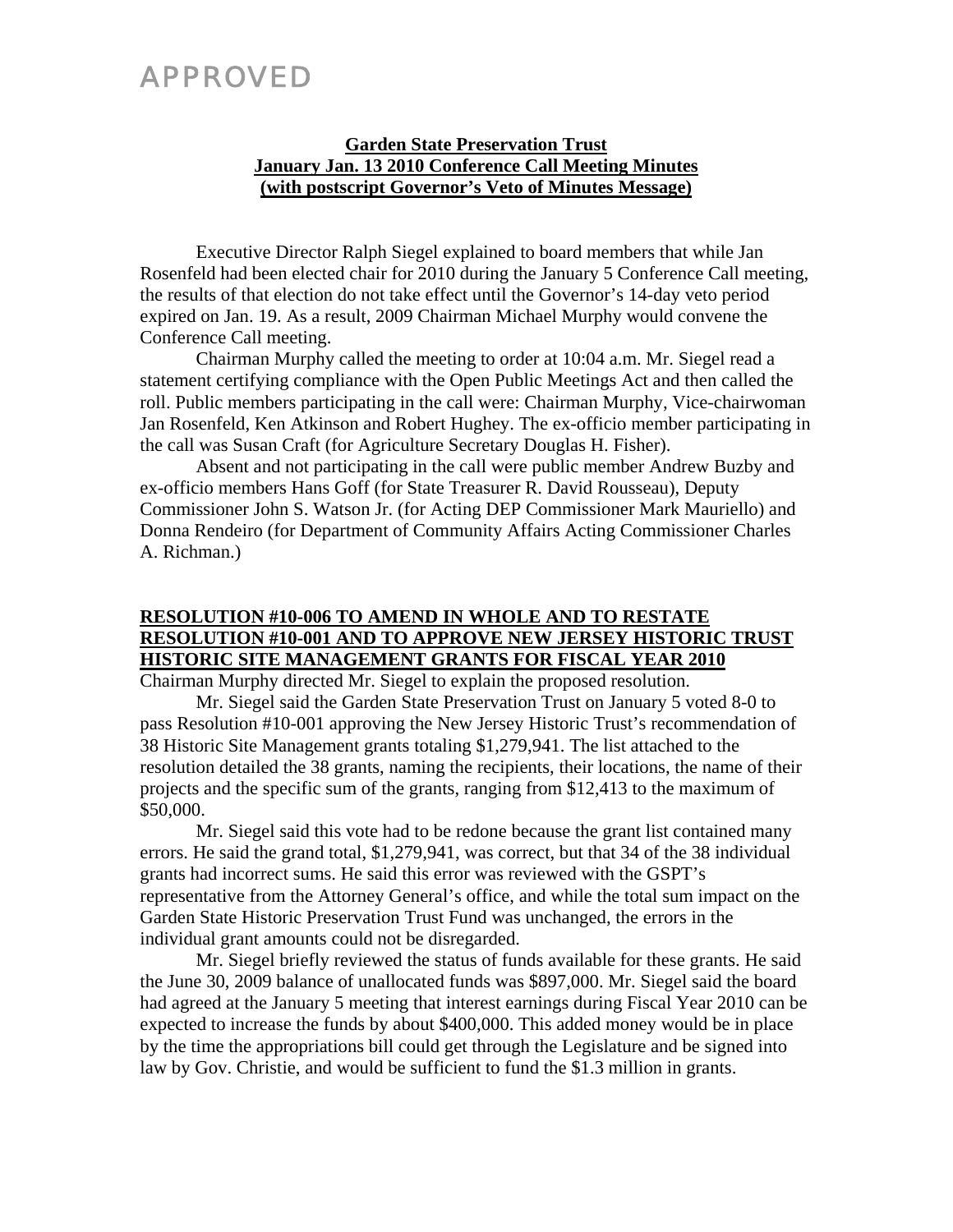Prompted by a question from a board member, Mr. Siegel said the availability of funds was contingent on the fact that the Garden State Historic Preservation Trust Fund was not also being used to pay for the New Jersey Historic Trust's administrative costs in Fiscal Year 2010. Mr. Siegel said it was his understanding the administrative costs for Fiscal Year 2010 were not coming from the Garden State Historic Preservation Trust Fund.

 Debbie Kelly, chairwoman of the New Jersey Historic Trust, was the only representative of the Historic Trust on the call. Ms. Kelly confirmed the administrative funds for Fiscal Year 2010 were being drawn "from the DCA (Department of Community Affairs) budget."

Resolution #10-006 was moved by Chairman Murphy Seconded by Ms. Rosenfeld Approved 5-0.

#### **SUBSTANTIAL APPROVAL OF MEETING MINUTES FOR TRANSMITTAL TO THE GOVERNOR'S OFFICE.**

Mr. Siegel asked for a motion for substantial approval of the January 13, 2010, meeting action so the minutes of the action could be forwarded to the Governor's office immediately.

Moved by Ms. Rosenfeld Seconded by Ms. Craft Approved 5-0.

#### **ADJOURNMENT**

Chairman Murphy moved to adjourn the conference call meeting.

Moved by Chairman Murphy Seconded by Ms. Craft Approved 5-0.

Others participating in the conference call: Maura Tully, Governor's Counsel, Authorities Unit Debra Kelly, chairwoman, New Jersey Historic Trust

Others attending the meeting at the GSPT's 135 West Hanover Street office: GSPT DAG Cliff Rones

#### *CONTINUED*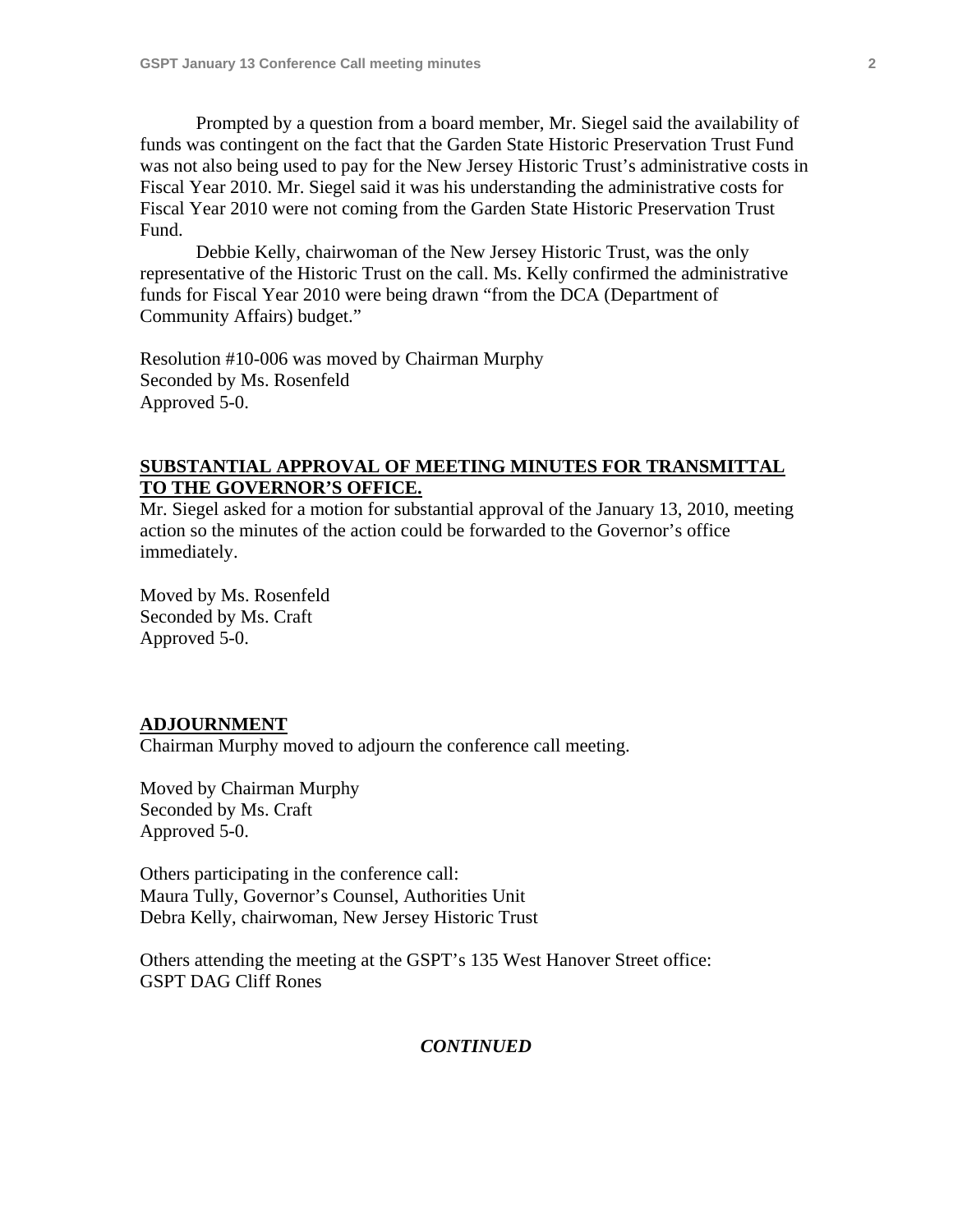# **POSTSCRIPT TO MINUTES – GOVERNOR'S VETO**

On January 27, 2010, Gov. Chris Christie send Executive Director Ralph Siegel the following veto message:

 "I have reviewed the minutes of the January 13, 2010, meeting of the Garden State Preservation Trust. In accordance with the authorization contained in NJSA 13:8C-4(i), I hereby return the minutes with a veto of the action taken at the January 13, 2010 meeting by Trust with respect to the approval of the New Jersey Historic Trust Site Management Grants for Fiscal year 2010. Additional information is needed to determine whether the Garden State Historic Preservation Trust Fund contains sufficient unallocated funds to support the \$1,279,941 in matching grants awarded by the Trust."

A facsimile of the entire letter is attached to this minutes document.

**\_\_\_\_\_\_\_\_\_\_\_\_\_\_\_\_\_\_\_\_\_\_\_\_\_\_\_\_\_\_\_\_\_\_\_\_\_\_\_\_\_\_\_\_\_\_\_\_\_\_\_\_\_\_\_\_\_\_\_\_** 

Respectfully submitted

 Ralph Siegel executive director/board secretary March 24, 2010